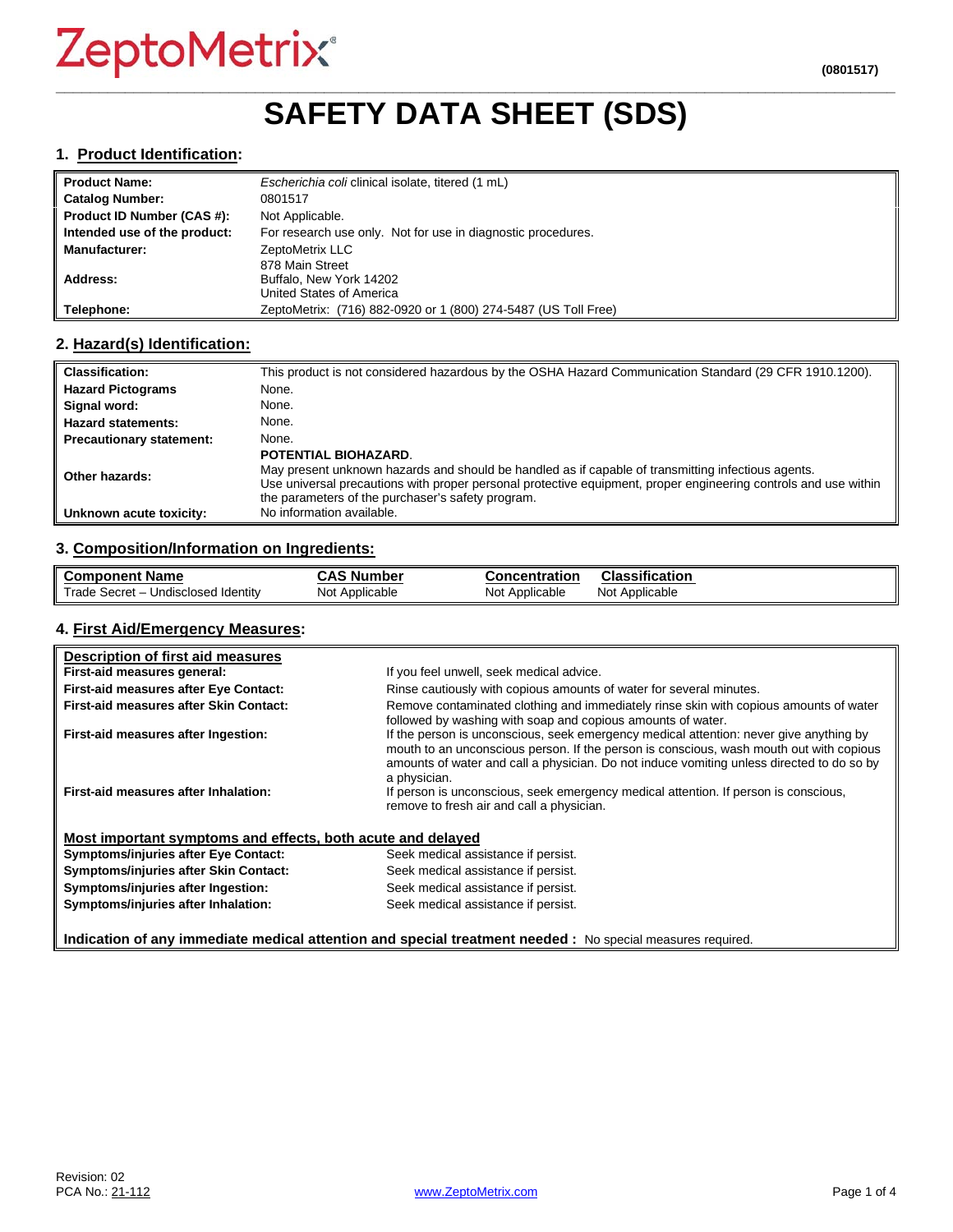#### **\_\_\_\_\_\_\_\_\_\_\_\_\_\_\_\_\_\_\_\_\_\_\_\_\_\_\_\_\_\_\_\_\_\_\_\_\_\_\_\_\_\_\_\_\_\_\_\_\_\_\_\_\_\_\_\_\_\_\_\_\_\_\_\_\_\_\_\_\_\_\_\_\_\_\_\_\_\_\_\_\_\_\_\_\_\_\_\_\_\_\_\_\_\_\_\_\_ 5. Fire and Explosion Measures:**

| <b>Extinguishing Media</b><br>Suitable extinguishing media:<br>Unsuitable extinguishing media: | Use an extinguishing agent suitable for the surrounding area.<br>Use an extinguishing agent suitable for the surrounding area. |
|------------------------------------------------------------------------------------------------|--------------------------------------------------------------------------------------------------------------------------------|
| Special hazards arising from the substance or mixture                                          |                                                                                                                                |
| Fire hazard:                                                                                   | No known hazards.                                                                                                              |
| <b>Explosion hazard:</b>                                                                       | No known hazards.                                                                                                              |
| <b>Reactivity:</b>                                                                             | No known hazards.                                                                                                              |
| <b>Advice for firefighters</b>                                                                 |                                                                                                                                |
| <b>Firefighting instructions:</b>                                                              | Exercise caution when fighting a fire.                                                                                         |
| Protection during firefighting:                                                                | Firefighters should wear protective gear. Do not enter fire area without proper protective                                     |
|                                                                                                | equipment, including respiratory protection.                                                                                   |

## **6. Accidental Release Measures:**

| Personal precautions, protective equipment and emergency procedures |                                                                                  |  |
|---------------------------------------------------------------------|----------------------------------------------------------------------------------|--|
| <b>General measures:</b>                                            | Use appropriate personal protective equipment (PPE) and appropriate laboratory   |  |
|                                                                     | procedures.                                                                      |  |
|                                                                     |                                                                                  |  |
| For non-emergency personnel                                         |                                                                                  |  |
| <b>Protective equipment:</b>                                        | Use appropriate personal protective equipment (PPE).                             |  |
| <b>Emergency procedures:</b>                                        | Use appropriate emergency laboratory procedures.                                 |  |
|                                                                     |                                                                                  |  |
| For emergency responders                                            |                                                                                  |  |
| <b>Protective equipment:</b>                                        | Use appropriate personal protective equipment (PPE).                             |  |
|                                                                     |                                                                                  |  |
| <b>Emergency procedures:</b>                                        | Use appropriate emergency procedures.                                            |  |
|                                                                     |                                                                                  |  |
| Methods and material for containment and cleaning up                |                                                                                  |  |
| For containment:                                                    | Contain material in accordance to State and Federal regulations.                 |  |
| Methods for cleaning up:                                            | Follow and dispose of material in accordance to State and Federal waste disposal |  |
|                                                                     | regulations.                                                                     |  |

## **7. Handling and Storage:**

| Precautions for safe handling: | Handle in accordance with all <b>Biosafety Level 2</b> procedures. Please reference the 5 <sup>th</sup><br>edition of Biosafety in Microbiological and Biomedical Laboratories (BMBL) for a detailed<br>discussion on biological safety<br>(http://www.cdc.gov/biosafety/publications/bmbl5/index.htm). |
|--------------------------------|---------------------------------------------------------------------------------------------------------------------------------------------------------------------------------------------------------------------------------------------------------------------------------------------------------|
| <b>Storage conditions:</b>     | Keep container closed when not in use. Do not store in a frost-free freezer.                                                                                                                                                                                                                            |
| Incompatible products:         | No Data Available.                                                                                                                                                                                                                                                                                      |
| Incompatible materials:        | No Data Available.                                                                                                                                                                                                                                                                                      |
| Storage:                       | Recommended storage temperature -65°C.                                                                                                                                                                                                                                                                  |

## **8. Exposure Controls and Personal Protection:**

| Appropriate engineering controls:     | Use universal precautions. Product may present unknown biohazard.                        |
|---------------------------------------|------------------------------------------------------------------------------------------|
| <b>Personal Protective Equipment:</b> | Use laboratory coat, protective gloves, safety glasses and suitable protective clothing. |
| Pictograms:                           |                                                                                          |
| <b>Eye/Face protection:</b>           | Wear in accordance with good laboratory practices and safety procedures.                 |
| Skin and body protection:             | Wear in accordance with good laboratory practices and safety procedures.                 |
| <b>Respiratory protection:</b>        | Wear in accordance with good laboratory practices and safety procedures.                 |
| Hand protection:                      | Wear in accordance with good laboratory practices and safety procedures.                 |
| <b>Mechanical protection:</b>         | Wear in accordance with good laboratory practices and safety procedures.                 |
| Special work practices:               | Follow purchaser's safety program.                                                       |
|                                       |                                                                                          |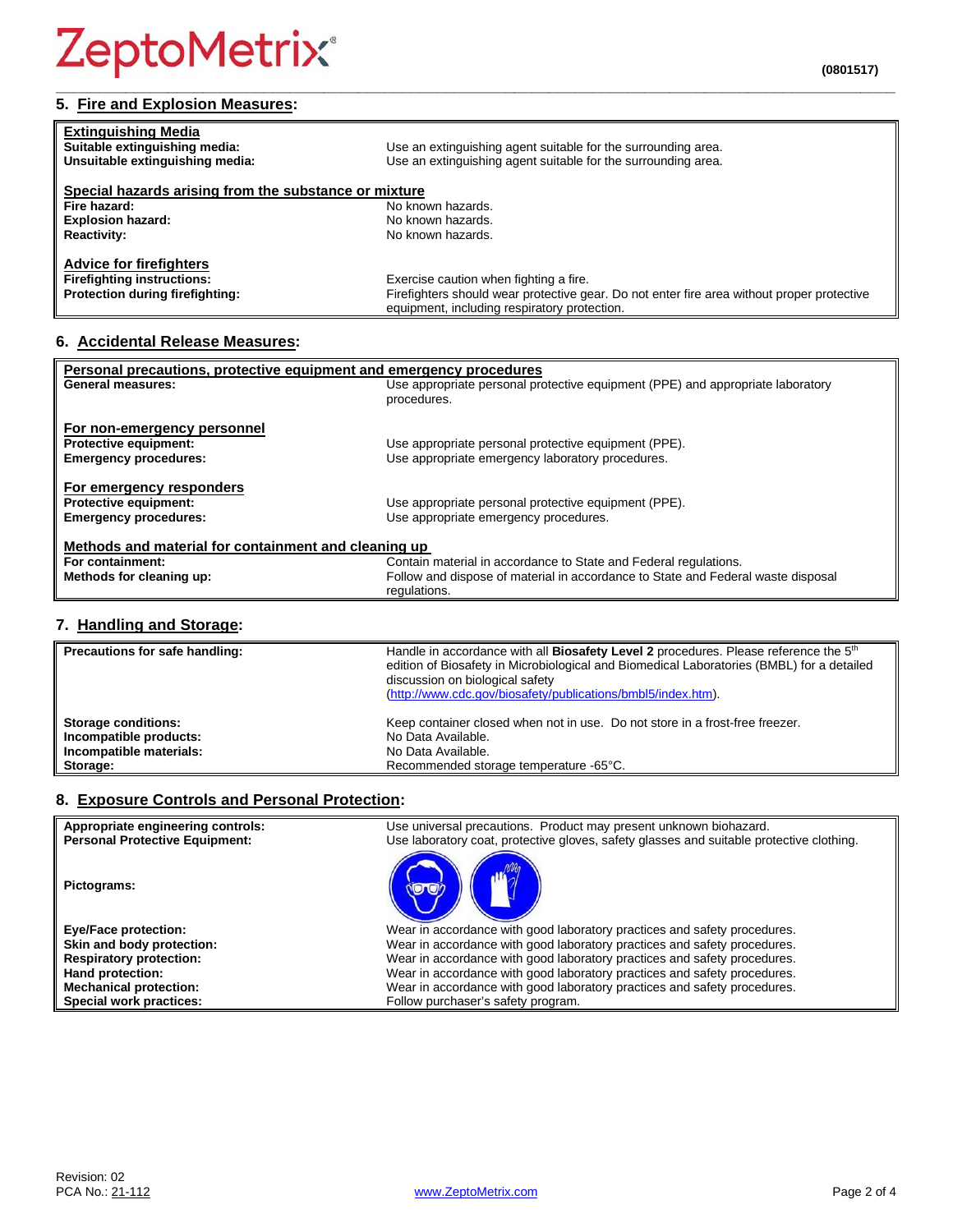#### **\_\_\_\_\_\_\_\_\_\_\_\_\_\_\_\_\_\_\_\_\_\_\_\_\_\_\_\_\_\_\_\_\_\_\_\_\_\_\_\_\_\_\_\_\_\_\_\_\_\_\_\_\_\_\_\_\_\_\_\_\_\_\_\_\_\_\_\_\_\_\_\_\_\_\_\_\_\_\_\_\_\_\_\_\_\_\_\_\_\_\_\_\_\_\_\_\_ 9. Physical and Chemical Properties:**

| <b>Physical State:</b>                        | Liquid at room temperature.        |
|-----------------------------------------------|------------------------------------|
| Appearance/color:                             | Cloudy to clear                    |
| Odor:                                         | No Data Available.                 |
| Odor threshold:                               | No Data Available.                 |
| pH:                                           | No Data Available.                 |
| Melting point/freezing point:                 | No Data Available.                 |
| <b>Boiling point:</b>                         | No Data Available.                 |
| Flash point:                                  | No Data Available.                 |
| <b>Evaporation rate:</b>                      | No Data Available.                 |
| Flammability:                                 | No Data Available.                 |
| Upper/lower flammability or explosive limits: | No Data Available.                 |
| Vapor pressure:                               | No Data Available.                 |
| Vapor density:                                | No Data Available.                 |
| Relative density:                             | No Data Available.                 |
| Solubility(ies):                              | No Data Available.                 |
| <b>Partition coefficient:</b>                 | No Data Available.                 |
| Auto-ignition temperature:                    | No Data Available.                 |
| <b>Decomposition temperature:</b>             | No Data Available.                 |
| Viscosity:                                    | No Data Available.                 |
| <b>Other information:</b>                     | May settle. Mix gently before use. |
|                                               |                                    |

## **10. Stability and Reactivity:**

| <b>Reactivity:</b>                  | No Data Available.                                                                  |
|-------------------------------------|-------------------------------------------------------------------------------------|
| <b>Chemical stability:</b>          | The product is stable.                                                              |
| Possibility of hazardous reactions: | Under normal conditions of storage and use, hazardous reactions will not occur.     |
| <b>Conditions to avoid:</b>         | No Data Available.                                                                  |
| Incompatible materials:             | No Data Available.                                                                  |
| Hazardous decomposition products:   | Under normal conditions of storage and use, hazardous decomposition products should |
|                                     | not be produced.                                                                    |

## **11. Toxicological Information:**

| Skin corrosion/irritation:                          | No Data Available. |
|-----------------------------------------------------|--------------------|
| Eye damage/irritation:                              | No Data Available. |
| <b>Respiratory damage/irritation:</b>               | No Data Available. |
| Ingestion damage/irritation:                        | No Data Available. |
| Specific target organ toxicity (single exposure):   | No Data Available. |
| Specific target organ toxicity (repeated exposure): | No Data Available. |
| <b>Numerical measure of toxicity:</b>               | No Data Available. |
| Symptoms/injuries after skin contact:               | No Data Available. |
| Symptoms/injuries after eye contact:                | No Data Available. |
| Symptoms/injuries after inhalation:                 | No Data Available. |
| Symptoms/injuries after ingestion:                  | No Data Available. |

## **12. Ecological Information:**

| Ecotoxicity:                   | No Data Available. |
|--------------------------------|--------------------|
| Persistence and degradability: | No Data Available. |
| Bioaccumulative potential:     | No Data Available. |
| <b>Mobility in soil:</b>       | No Data Available. |
| Other adverse effects:         | No Data Available. |

## **13. Disposal Information:**

| Waste disposal recommendations:<br>Dispose of material in accordance to local. State and Federal waste disposal regulations. |
|------------------------------------------------------------------------------------------------------------------------------|
|------------------------------------------------------------------------------------------------------------------------------|

## **14. Transport Information:**

| UN number                                                            | <b>UN3373</b>                             |
|----------------------------------------------------------------------|-------------------------------------------|
| UN proper shipping name                                              | Biological Substance, Category B.         |
| <b>Hazard Class</b>                                                  | 6.2                                       |
| Packing group                                                        | None.                                     |
| <b>Environmental hazards</b>                                         | No data available.                        |
| <b>Transport in bulk</b><br>(According to MARPOL 73/78 and IBC Code) | Packing Instruction: P650                 |
| <b>Special precautions</b>                                           | May require Biosafety Level 2 Laboratory. |

╜